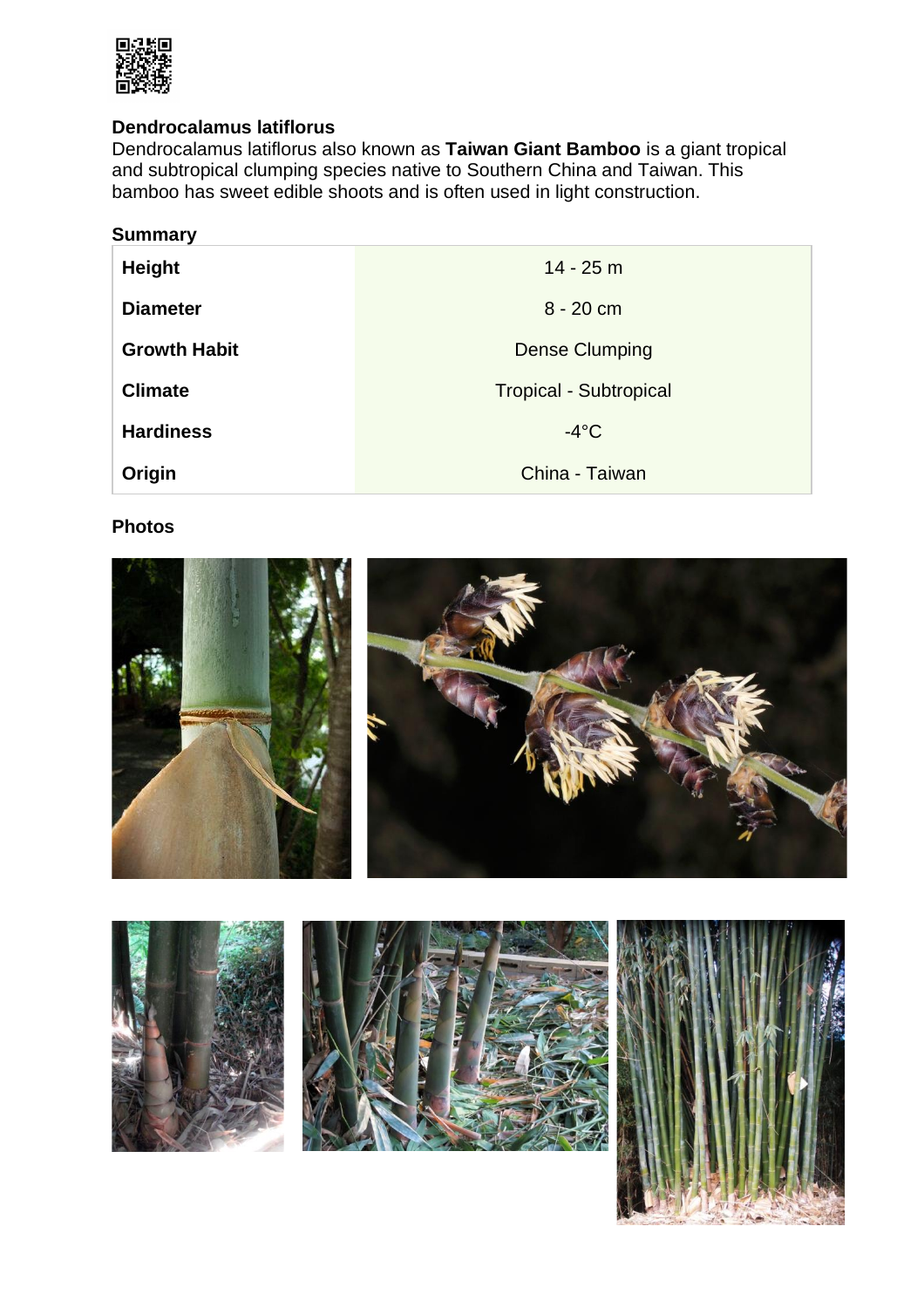



# **Culms**

Dendrocalamus latiflorus has thick walled (5-30 mm) woody culms between 14-25 m tall and 8-20 cm in diameter, which become thinner towards the top. Culm internodes are between 20-70 cm long and have a pale green colour.

# **Branches**

Many clustered branches with 1 larger dominant branch. Branches usually start occurring near the middle of the culm.

### **Leaves**

Leaf-blades are lance-shaped and between 15-40 cm long and 25-75 mm wide.

### **Habitat**

This bamboo species occurs in its native area under humid subtropical conditions, at elevations up to 1,000 m and can tolerate temperatures as low as -4°C.

Dendrocalamus latiflorus prefers high rainfall and grows best in moist, sandy loam fertile soils. In the tropics it can be cultivated in lowlands as well as in the highlands, but heavy clay, gravel alkaline or acidic soils are not suitable for the production of edible shoots.

### **Uses**

Culms used for structural timber (of medium quality) for house and temporary construction, agricultural implements, water pipes, basketry, rafts for fishing, woven wares, furniture, chopsticks, bamboo boards, and paper making. The leaves are used to make hats, to cook rice, to make roofs for boats, and as packing material. Shoots are consumed as a vegetable and are of very good quality.